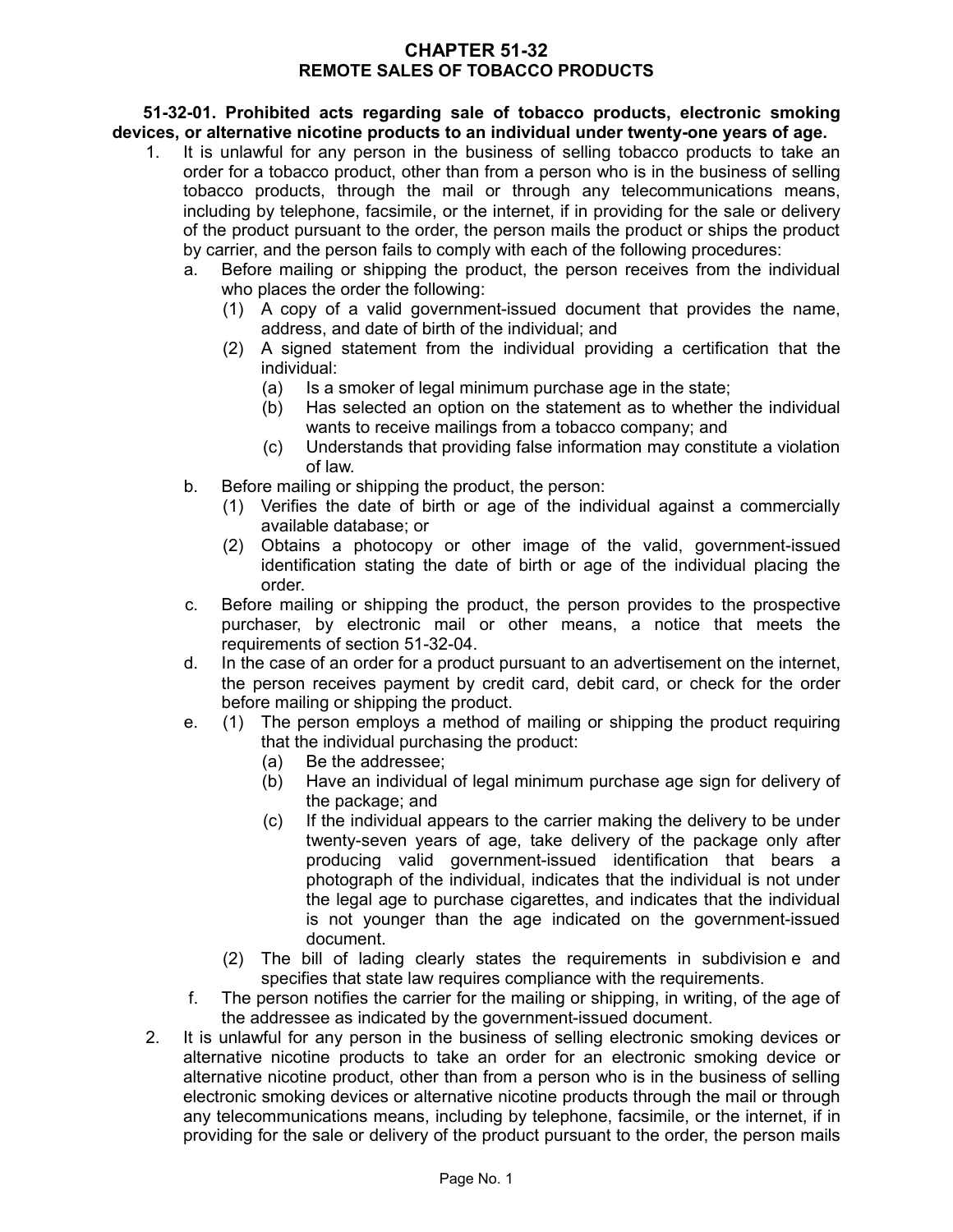the product or ships the product by carrier, and the person fails to comply with each of the following procedures:

- a. Before the sale of the electronic smoking device or alternative nicotine product verifies the purchaser is at least twenty-one years of age through a commercially available database that is regularly used by business or governmental entities for the purpose of age and identity verification; and
- b. Uses a method of mailing, shipping, or delivery which requires an individual of legal minimum purchase age to sign for delivery before the electronic smoking device or alternative nicotine product is released to the purchaser.
- 3. As used in subsection 2, "electronic smoking devices" and "alternative nicotine products" have the same meaning as in section 12.1-31-03.

# **51-32-02. Rule of construction regarding common carriers.**

This chapter may not be construed as imposing liability upon any common carrier, or officer or employee of the carrier, when acting within the scope of business of the common carrier.

## **51-32-03. Electronic mail addresses.**

A person taking a delivery sale order may request that a prospective purchaser provide an electronic mail address for the purchaser.

### **51-32-04. Disclosure requirements.**

The notice required under subdivision c of subsection 1 of section 51-32-01 must include:

- 1. A prominent and clearly legible statement that cigarette sales to consumers below the legal minimum age are illegal;
- 2. A prominent and clearly legible statement that consists of one of the warnings set forth in section 4(a)(1) of the federal Cigarette Labeling and Advertising Act [15 U.S.C. 1333(a)(1)] rotated on a quarterly basis;
- 3. A prominent and clearly legible statement that sales of cigarettes are restricted to those consumers who provide verifiable proof of age in accordance with section 51-32-01; and
- 4. A prominent and clearly legible statement that cigarette sales are subject to tax under sections 57-36-06 and 57-36-32, and an explanation of how the tax has been, or is to be, paid with respect to the delivery sale.

## **51-32-05. Registration and reporting requirements.**

- 1. Before making a delivery sale or shipping cigarettes in connection with a sale, a person shall file with the tax commissioner a statement setting forth the person's name, trade name, and the address of the person's principal place of business and any other place of business.
- 2. Not later than the tenth day of each month, each person that has made a delivery sale or shipped or delivered cigarettes in connection with any sale during the previous calendar month shall file with the tax commissioner a memorandum or a copy of the invoice, which provides for each delivery sale:
	- a. The name and address of the individual to whom the delivery sale was made;
	- b. The brand of the cigarettes that were sold in the delivery sale; and
	- c. The quantity of cigarettes that were sold in the delivery sale.

#### **51-32-06. Taxes.**

Each person accepting a purchase order for a delivery sale of any tobacco product shall remit to the tax commissioner any taxes due under chapter 57-36 with respect to the delivery sale. This section does not apply if the person has obtained proof, in the form of the presence of applicable tax stamps or otherwise, that the taxes already have been paid to this state.